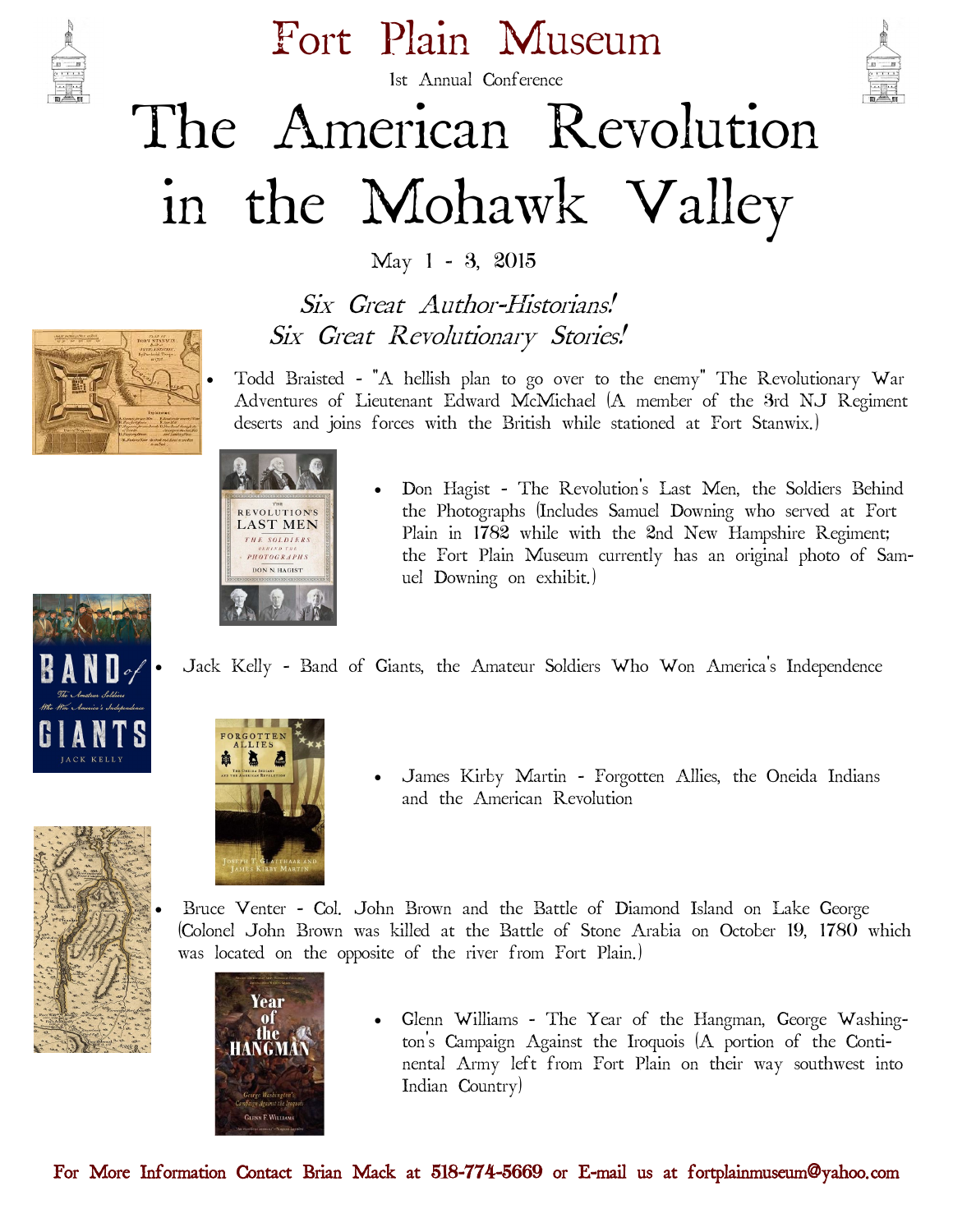| 1 <sup>st</sup> Annual Conference on<br>The American Revolution in the Mohawk Valley<br>Registration Form |                                                                                                                                                                                                                                |  |  |  |  |  |  |
|-----------------------------------------------------------------------------------------------------------|--------------------------------------------------------------------------------------------------------------------------------------------------------------------------------------------------------------------------------|--|--|--|--|--|--|
|                                                                                                           | Fort Plain Museum and Historical Park                                                                                                                                                                                          |  |  |  |  |  |  |
| 389 Canal Street<br>Fort Plain New York 13339                                                             |                                                                                                                                                                                                                                |  |  |  |  |  |  |
|                                                                                                           |                                                                                                                                                                                                                                |  |  |  |  |  |  |
|                                                                                                           |                                                                                                                                                                                                                                |  |  |  |  |  |  |
|                                                                                                           | City: State/Province:                                                                                                                                                                                                          |  |  |  |  |  |  |
|                                                                                                           |                                                                                                                                                                                                                                |  |  |  |  |  |  |
|                                                                                                           | Email: The contract of the contract of the contract of the contract of the contract of the contract of the contract of the contract of the contract of the contract of the contract of the contract of the contract of the con |  |  |  |  |  |  |
|                                                                                                           |                                                                                                                                                                                                                                |  |  |  |  |  |  |

### **Registration Deadline is April 17, 2015**

**Registration Fee (s): \$40 per person** (space is limited, early registration is suggested!)

**Conference Registration Fee includes:** entry to the Cocktail Reception – Meet & Greet featuring a presentation, "Discovering Fort Plain" by Norman Bollen. Refreshments will be served Friday evening and all day Saturday. A boxed lunch by Panera Bread will be provided at noon on Saturday.

#### **\*For an additional \$20 per person fee:**

**Guided Bus Tour of "Mohawk Country" includes the following historic sites:** Nellis Tavern, Fort Klock, Van Alstyne Homestead, Isaac Paris House, Palatine Church, Stone Arabia Churches, Fort Plain Museum, Stone Arabia Battlefield, Klock's Battlefield and John Brown's Grave.

#### **Method of Payment:**

| Check or Money Order Credit Card Visa M/C Discover AmEx |  |  |  |
|---------------------------------------------------------|--|--|--|
|                                                         |  |  |  |
|                                                         |  |  |  |

Name on Card **Card Card Card Number Card Number**  $\alpha$ 

Exp. Date CVV Number Authorized Signature

**Please make checks and money orders payable to: Fort Plain Museum. Mail completed registration and lunch order forms with payment to:**

**Fort Plain Museum Attn: Brian Mack PO Box 324 Fort Plain, N.Y. 13339**

#### **For more information contact: Brian Mack - (518) 774-5669 or fortplainmuseum@yahoo.com**

**Cancellation Policy:** Cancellations received on or before April 17th, 2015 will receive a full refund less a \$5.00 processing fee. All Cancellations received after April  $17<sup>th</sup>$ , 2015 are non-refundable. All refunds will be processed after the Conference. Substitutions are allowed at no charge.

Would you like to receive information on our future events and conferences? Yes \_\_ No